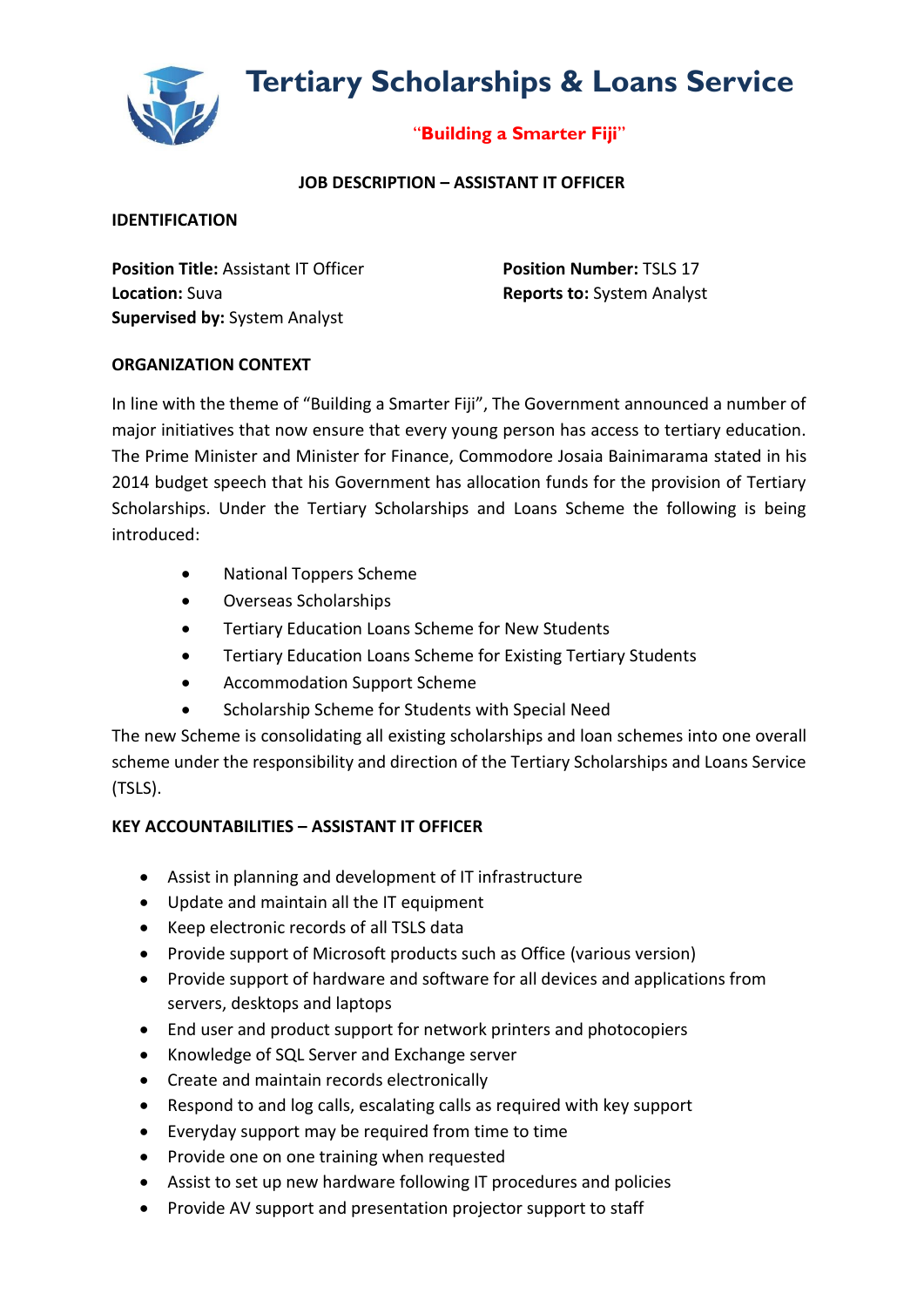- Assist in TSLS website and Facebook page
- Resolve problems by clarifying the customer's complaints; determining the cause of the problem; selecting and explaining the best solution to solve the problem; expediting correction or adjustment; following up to ensure resolution
- Resolve customer complaints via phone, email, mail
- Follow communication procedures, guidelines and policies
- Provide basic and accurate information in-person and via phone/email
- Helping to build good customer relations

## **Key Competencies**

- Organizational and planning skills
- Communication skills
- Information gathering and monitoring skills
- Problem analysis and problem solving skills
- Initiative
- Confidentiality
- Team member
- Attention to detail and accuracy

## **Knowledge, Skills and Abilities**

Provide technical and administrative support to TSLS IT equipment's, communicate effectively orally and in writing; establish cooperative working relationships with persons contacted in course of performing assigned duties

## **Qualification**

Diploma in in Computer Science/Information System/Information Technology.

## **Key Relationships/ Internal and External Contacts:**

*List the key inter-relationships that are necessary for effective performances in the job. Also describe the natures of contact most typically expected with those key working relationships.*

| <b>External</b>         | <b>Purpose of Contact</b>                               |
|-------------------------|---------------------------------------------------------|
| <b>FRCA</b>             | FRCS undertakes recovery action.<br>$\bullet$           |
| <b>Suppliers</b><br>2.  | For others-collegial working relationships<br>$\bullet$ |
| Vendors<br>3.           | will facilitate business processes and                  |
|                         | ensure meeting of TSLS's objectives.                    |
| Internal                | <b>Purpose of Contact</b>                               |
| Board                   | Provide service by ensuring that<br>$\bullet$           |
| 2. CEO                  | students complete administrative                        |
| 3. TSLS Management Team | matters on time andthat academic                        |
| 4. Staff                | matters are resolved promptly.                          |
|                         | Facilitate clear communication.                         |
|                         | Facilitate clear and national wide                      |
|                         | awarenessand promotion.                                 |